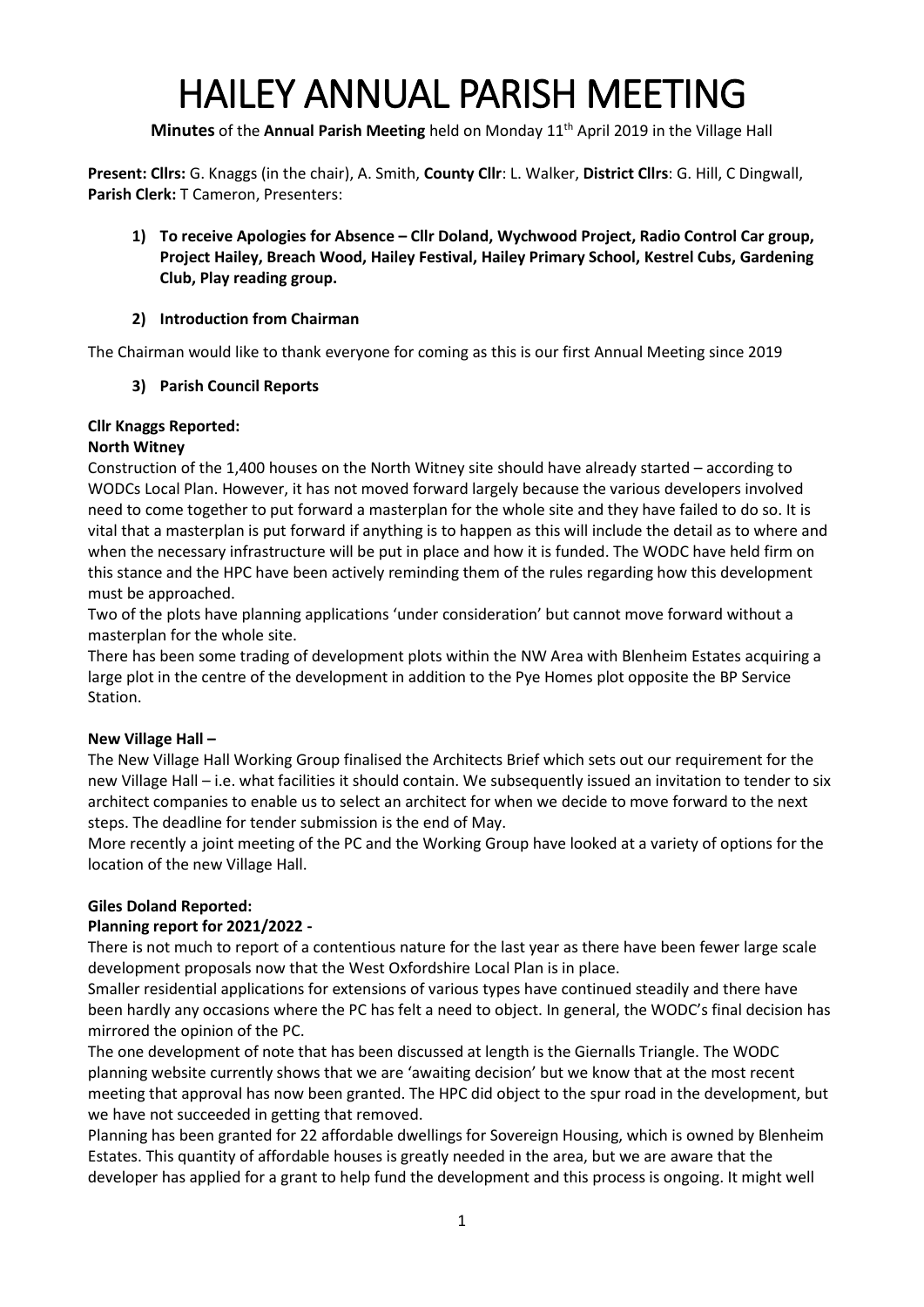be that the developer comes back to planning to reduce the number of affordable dwellings if their application for a grant is unsuccessful.

We look forward to the coming year and will continue our endeavours to ensure that should the North Witney development ever get built; the necessary infrastructure that has been promised will accompany it.

#### **Cllr Gibson Reported:**

#### **Allotments – Allotments**

Hemplands – Three large unused allotment strips have been divided up into over 20 small garden plots and three or four double size plots. The majority of these are let, although 6 plots are still available, which we expect will be taken up soon as the weather improves.

Work began around March to provide a water supply, contained in troughs for use with buckets and watering cans – not hoses - at both Hemplands and Poffley End. The pipework installation was carried out in the Spring and Thames Water made their connections first at Poffley End then finally at Hemplands in September. The Poffley End supply seems to be working well, but the supply at Hemplands is leaking so the supply cannot be used. We apologise to Hemplands allotments holders. The contractor has taken responsibility for this defect and is expected to return to remedy it shortly.

On request permission to erect sheds on several allotments was granted. An application for a small greenhouse was also given permission.

In the near future, the Parish Council will be carrying out work to create more useable grass paths through the additional allotments provided at Hemplands last year. Work is likely to proceed over the next few weeks.

The Parish Council is considering providing raised beds for use by people with limited mobility and wheelchair users. This is likely to require grant funding, but we hope this will be achievable sometime this year. An application to the National Lottery was submitted last year and was unsuccessful, but with support from the community we can try again.

If allotment holders and residents have any other thoughts on what could be provided at the allotments – baring in mind limited financial resources, please let us know. Please also let us know if you live in Hailey and are interested in renting a plot. We have 7 available. The cost is around £12 a year. Several allotment holders derive so much pleasure – and homegrown healthy produce - from their allotments that they have two or three plots.

# **Playground**

The maintenance and safety of all playground equipment and benches at the recreation are the responsibility of the Parish Council.

I carry out a monthly inspection of this equipment and the benches once a month and provide a written report to the Clerk for our records. If anything requires repairing or, very occasionally, replacing, that is organised by me. This could be topping up the bark under the swings, repairing the picnic benches or cutting back the hedging on the edge of the playground.

The playground and the adult gym equipment were not available during the lockdown but re-opened in July last year. It receives a lot of use from people within and outside the village. The playground seems to be one of the most popular in the area.

The Royal Society for the Prevention of Accidents (RoSPA) carries out a detailed safety inspection of the equipment annually. The Parish Council then acts on the report repairing or replacing items brought to our attention. Some of the components we replaced this year included the ladder and some of the timbers on one of the climbers, and the timber boards on the roundabout.

For the future, we are hoping to provide one or more pieces of equipment for children with limited mobility and wheelchair users. The Parish Council has budgeted some funds for this, but it will also require community support and grant funding. We'd like to think that the village will be supportive of this project to make the playground more inclusive for all children.

#### **Recreation Ground**

The recreation ground is used by Hailey Football Club - adults and children for which they pay a rent. The Cubs use it during the Spring and Summer. It is used occasionally by commercial users who are charged a fee. And many other village events are held there, such as the hugely popular Rounders match and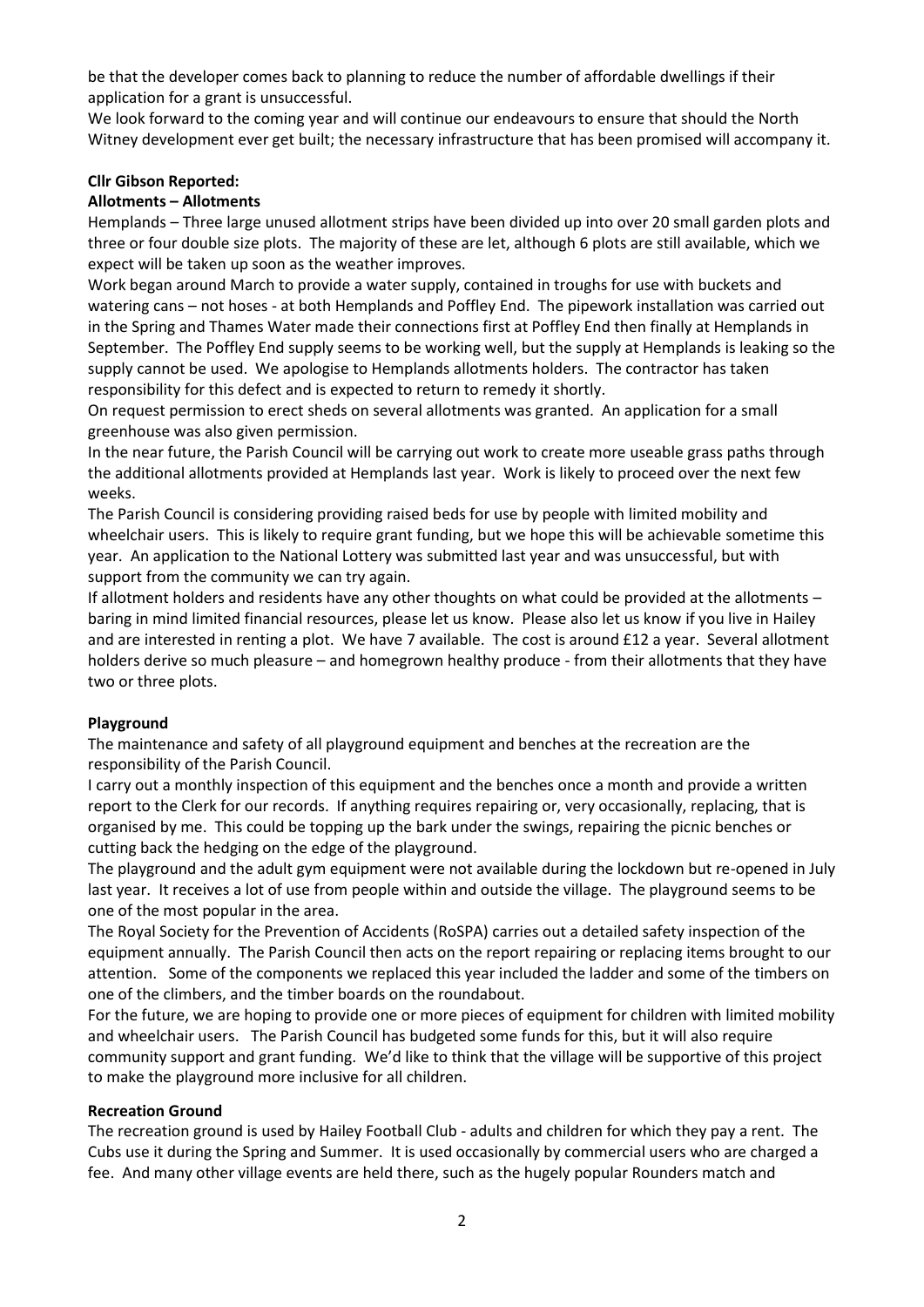barbecue, organised by St John's Church, the School Fete, and the Big Lunch for special celebrations of the Queen's reign.

It provided a wonderful open space for walking and exercising during the lockdown, with the added bonus of listening to the Witney Town Band rehearsing when they were unable to rehearse together indoors, because of Covid restrictions, in late Spring early Summer last year.

# **Cllr Andy Smith reported:**

- on Delly Hill Andy has had call with engineer and has now received some software to enable him to Bluetooth into the device; this presumes the device can get powered on and there are some physical device/internal checks that Andy will do this week
- Speed camera has attended Delly Hill lay-by on a number of occasions, every few weeks which is good to see
- We have continued to hold Community SpeedWatch events in Hailey and recently set up a group to cover New Yatt too. We have paused activities as we are currently waiting for the Thames Valley Police team to set us up on their new online system to be able to record details directly

# **HIGHWAYS & FLOODING**

- We have continued flood-related activities and reported them through the year
- Delly End's upstream
- A reported issue causing some gardens/garages flooding in Middletown has now been visited and cleared
- We await a decision regarding the proposed solar farm near Singe Wood as this will hopefully allow us to progress flood attenuation works c/o LEDA Properties

# **PLATINUM JUBILEE**

- We have confirmed the following details:
	- o Thu 2/6/22 = Rounders Match & Beacon Lighting at Village Hall & Recreation Ground
	- $\circ$  Fri 3/6/22 = GrooveTown Summer Pub Party with Live Music at the Lamb & Flag
	- $\circ$  Sat 4/6/22 = Vehicle Procession through Middletown, Delly End, and Poffley End with Cream Tea in the Village Hall afterwards
	- o Sun 5/6/22 = Big Lunch at Village Hall & Recreation Ground
	- $\circ$  Scarecrows from Sat 28/5 for a fortnight with "A Year from The Queen's Reign" theme
	- $\circ$  Various Church-based activities during the week/weekend, including a Royal-themed Porch Gallery, a Happy & Glorious Flowers Festival, and a Songs of Praise Sunday service
- A flyer will be printed for putting in the May edition of the Hailey Herald, on noticeboards, in pub, church, etc

# **Cllr M Drew Reported:**

**Environment**: As it is three years since we have t given an Annual Report in public, I have included items outside our usual timescale. H.P.C. Is responsible for a considerable amount of the Environment in our village

**Bus Shelter / Notice Boards:** These were planned and erected before lockdown. but it is worth recording their existence, which certainly enhances our village environment.

**Burial Ground:** Early in 2020 a new access path and vehicle hard standing were created which were of particular benefit during lockdown, a water tap, and the usual range of waste bins were provided, and we are pleased to have this opportunity to thank David Musson for putting them out for collection each week. Subsequently Council agreed that our Burial Ground should be part of the Queens Green Canopy to mark her 70 years on the throne, and 9 native trees were planted over the winter of 2021/22, and a plaque to commemorate the Jubilee will be erected in the Burial Ground.

As a further record of the Platinum Jubilee your council ordered 30 free small trees, which were given to 19 parishioners to plant individually, the remainder being planted in our community wood.

**Wildflower Meadow:** Which forms the other half of the Burial Ground**.** Council financed the purchase of wild flower seeds, particularly Yellow Rattle which should further enhance the area, and are pleased to acknowledge the work of volunteers in this Green space, and would encourage residents to use this whole area for quiet reflection.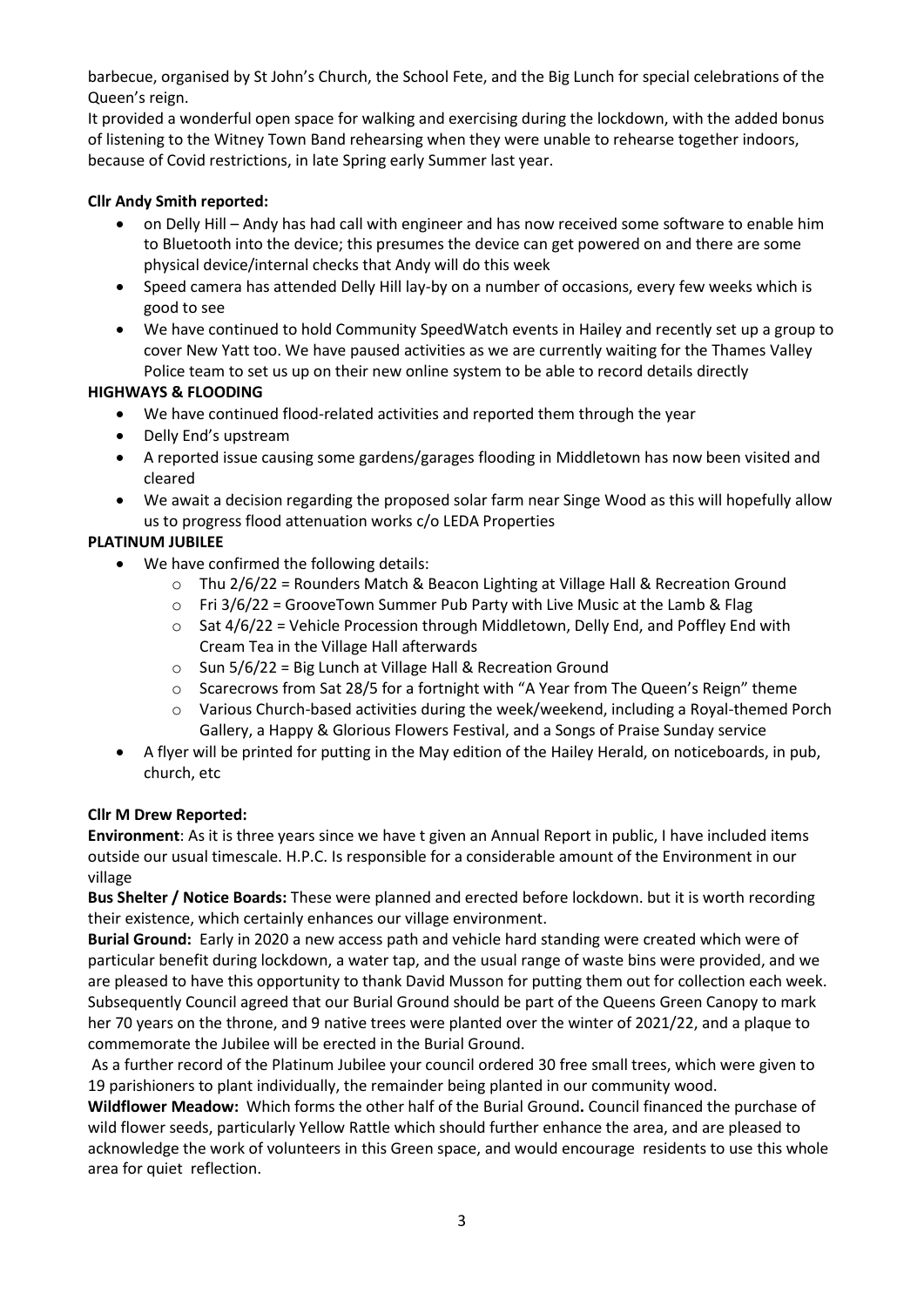**Old Burial Ground:** During the year Council restated its deliberate policy of allowing this space to be a relatively untouched wild space, only strimmed 2x /year. Discussion will take place in the May meeting on the merits of leaving the large fallen Ash tree in place or removing it.

**Verges/Green Spaces -Grass Cutting:** Council reappointed S. McCracken and Son, having increased the number of cuts from 8 to 10 times/ year.

**Footpaths:** Council hold a watching brief monitoring any proposed changes.

**Trees:** Council has an 18 monthly tree report of all trees for which we are responsible and carries out remedial work as necessary.

**Community wood:** For the last couple of years Council has agreed to award an annual grant to Hailey Community Woodland Ltd., thereby acknowledging the value of this Village asset.

**Signpost at Delly Pool:** Although officially owned by OCC it has been part of P.C. responsibility for many years. 2 finger posts were broken last year which led to a decision to replace all the finger posts and lettering and repaint. Two were replaced last summer, and the work should be completed within the next month.

#### **4) County and District Councillors**

#### **County Cllr Liam Walker reported:**

There were two main big issues this year. One was speeding within the village and OCC rolling out the 20mph zones in the village. This will go out to further consultation with the parish and hopefully will be rolled out in tranche 2 which should take place late 2022 or early 2023.

Burford HGV – It is great news that the ban was overturned which shows what can happen when villages ban together. We are still awaiting for county to come back with a plan. The signs though have now gone.

#### **District Cllr Gill Hill reported:**

The past two years have been unexpectedly unusual due to the arrival of the Coronavirus with all it's issues and subsequently the war in the Ukraine.

WODC finds itself in a position that is more fortunate that many councils. Though careful management it has built up a good level of reserves, but these are forecasts to be depleted significantly in the medium term and the Councils financial security lies partly in the savings we have already made, but also potential efficiencies as yet undefined, government funding yet to be determined and future commercial strategies yet to be realised. The Council in common with all councils has had a difficult year. As well as maintaining business as usual, the staff have been at the forefront of coordinating support and recovery in the district. From working with local companies to help them strengthen their businesses and move forward out of the pandemic to supporting and enabling community groups, providing a lifeline to the vulnerable, manning vaccination centres, and distributing £49m of Covid grants – all while dealing with the effects of Covid on themselves and their own families. They should be justifiably proud of the efforts, and we will continue to exercise caution in our finances but maintain the high level of service and innovation that the Councils needs to secure our financial stability and carry on our service to our residents.

**Ukraine**: WODC is doing its utmost to assist the people of Ukraine. Supplies have been collected and dispatched in conjunction with the Red Cross and the RAF at Brize Norton. There are a number of national and local government responsibilities relating to the Homes for Ukraine scheme. Copies of these requirements are available.

**COVID**: Officers have been doing an incredible job in handling the recovery process and ensuring that vulnerable residents are looked after; liaising but businesses and arranging grants provided by the Government.

**Waste Services**: Significant rises in costs have occurred. Ubico have inflationary pressures on fuel costs, coupled with driver shortages due to COVID have caused an increase of £350k on last years contract price. Recycling costs have increased by 50% per tonne, adding another £300k to our budget. This was partly caused by market conditions and exacerbated by a shortage of bidders on renewal.

**Publica**: The contract has risen by expected wage inflation. Resource shortages were recognised in several key areas including Planning and s106 support.

We have had areas that have seen an unprecedented increase in activity such as Planning. This is hugely affected by large scale housing developments which boost income in a particular year but are not a general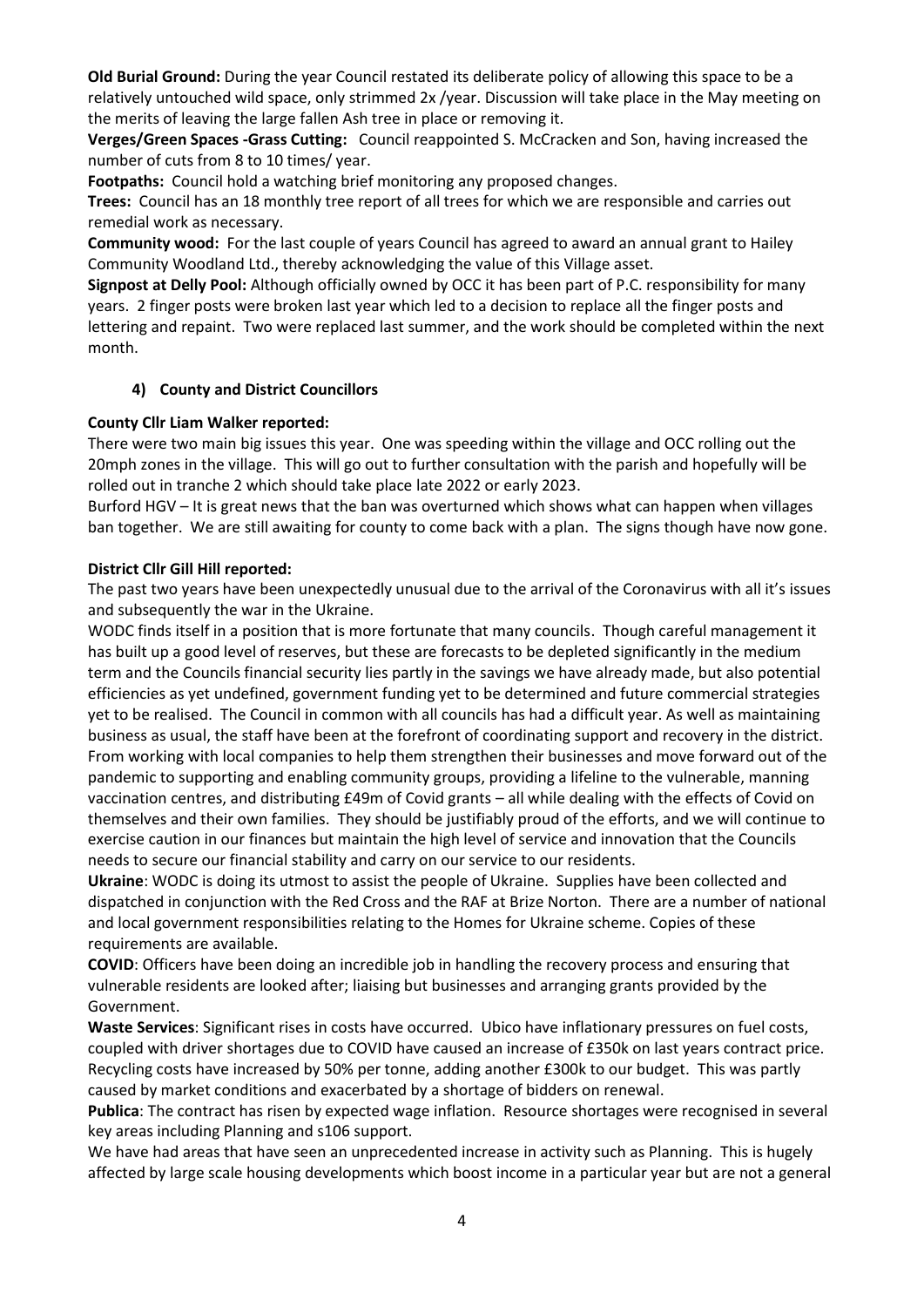pattern. The Local Plan is sure to be revisited over the next couple of years. Business rates reset have again been deferred.

**Council Tax:** With a slight increase of £5 per band D residences, we still remain with the second lowest Council Tax in England

May I take this opportunity of thanking you for putting up with me as your District Councillor. I plan to be around for another year as I shall be up for election in May 2023.

I would like to wish you all a Happy Easter.

# **District Cllr C Dingwall reported:**

WODC is in good health and has again produced a balanced budget keeping it Englands 2<sup>nd</sup> lowest charging district council with no cuts to services despite cuts in the grants. It is worth noting that this has been achieved while providing free parking throughout the district supporting local shops and business and reducing costs to individuals.

We have a dedicated team to welcome Ukrainian refugees as we did with the Afghan Refugees providing homes and shelter to families in need.

WODC has a new polices to help abused women and girls and identify a specific property to provide shelter. I am delighted at the outcome of the WiVTAG groups success in overcoming the Burford HGV ban which forced lorries through our villages. It's been great to see what smaller villages can achieve when working together.

I am proud to have helped WRFC (Witney Rugby Football Club) obtain a £50k grant towards a new extension.

WODC have employed a dedicated climate officer and cabinet officer to reach our zero targets and have already started to install EV charging points and purchase electric vehicles.

It has been a long process, but I am delighted to see 20mph speed limits being offered to all the villages that want them having promoted the Norfolk policy of 'Quiet Lanes' since 2006 bringing safety for our schools and all those using our rural streets. Thanks to OCC Councillor Liam Walker for his support and efforts over the years.

# **5) Witney Rugby Club – Rob Fisk**

Dear all, thank you for giving us the opportunity to give you an update on where we are at Witney rugby club. We continue to run 3 men's sides a lady's side and have over 400 children playing members, as well as the special educational needs team Witney Wolves.

All run by volunteers and funded by membership and sponsorship with all money going back into the club and facilities.

On the facilities front we will be starting work on the extension at the end of April this will give us greater indoor space for the after-match meals as well as providing space for indoor training and community events.

We have installed a new playground this year, which is open to all residents of Hailey as is the bar and we look forward to seeing you one day.

Another big community event is our fire work display, but as covid restrictions have stopped us from holding this for the last 2 years it is now unlikely to return. Several reasons for this are we don't believe it right to be burning the wood etc Clean air act, Likewise the noise from fireworks has caused issues locally and an issue for us is the amount volunteers needed to run such an event.

However, we are still planning to support the rotary clubs colour run at our grounds in May, the Thames Valley caravan rally in July, and if required will look to help Wychwood forest with parking.

We enjoy being part of our local community and where we can we are pleased to help our neighbours from the local area

# **6) Wychwood Project – No Report**

# **7) Hailey Village Hall**

This is a very brief account of the Parish Council's involvement in the work of the Committee that manages the Village Hall – led by their Chair, Dawn Franklin.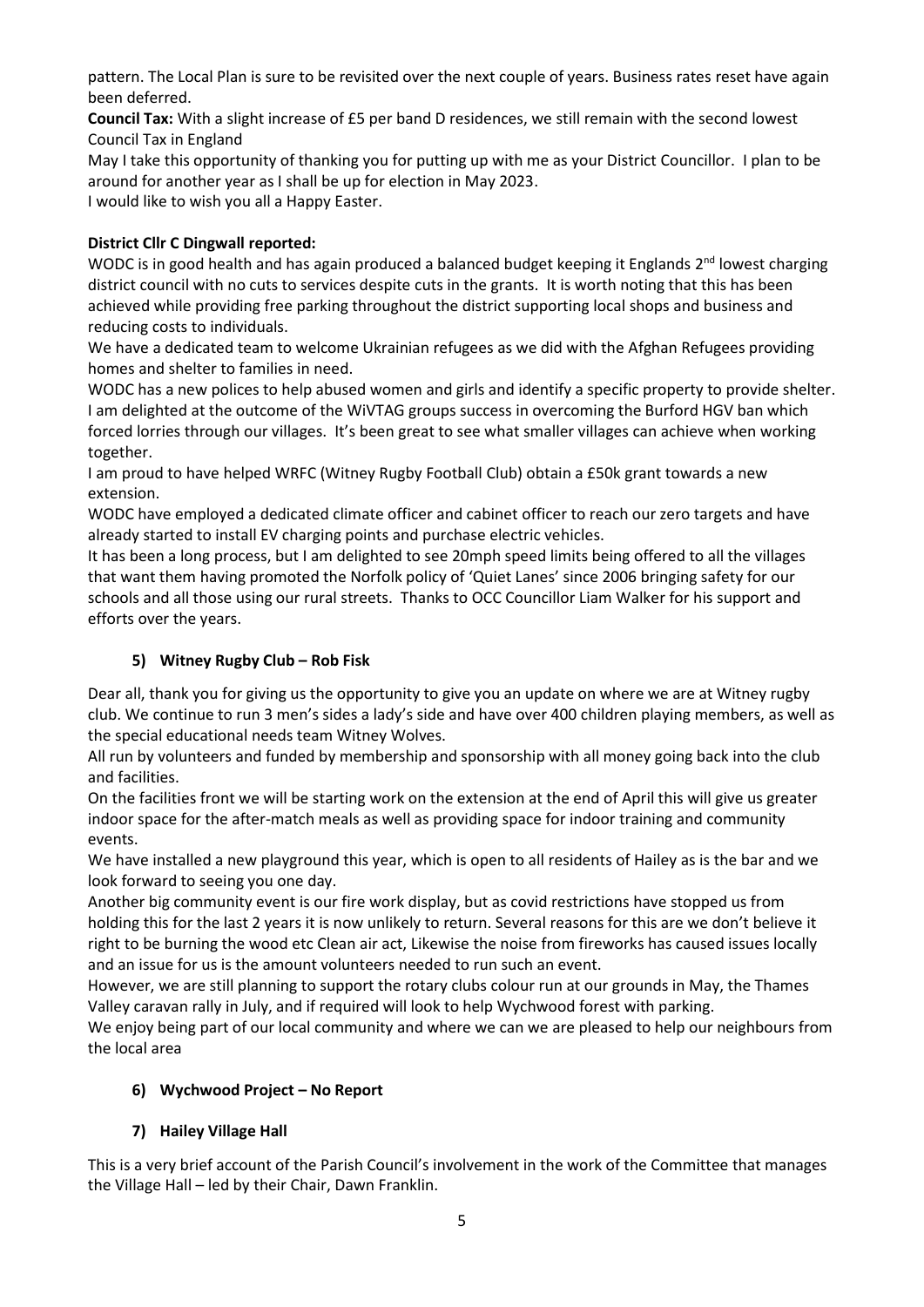The Parish Council owns the land on which the Village Hall sits and has a lease with the Village Hall Management Committee so that it can run its activities in the Hall. The Parish Council nominates a representative from the Parish Councillors to act as a liaison person between the Council and the Committee. That has been one of my roles over the couple of years. As a result, I am a Trustee of the Village Hall Management Committee with all the legal responsibilities that, that entails, including attending and participating in the management of the hall, ensuring good governance of the business, including compliance with its policies, for example, finance, safeguarding and health & safety, and supporting its fundraising events.

In addition to being a regular hirer of the committee room and occasionally the hall, the Parish Council provides financial assistance to the Village Hall Management Committee in the form of grants usually £1,000 a year. Other grants may be awarded from time to time for example towards the cost of the flat roof over the committee room and kitchen which was replaced last year. – **The trustees of the Village Hall would like to thank the Parish Council for the grant that they gave with help for the new flat roof.**

# **8) St John's Church**

- Connections were maintained over the past 2 years through phone calls/emails or outside when weather permitted.
- There is a gallery in the church porch which depicts the seasons throughout the year
- Great Big Green week that happened in September 2021. Many visitors came to the church
- Village lunch which happens every month at the moment they have about 25 people in attendance which will hopefully increase as time goes on.
- Lights of remembrance evening saw many people coming to the church.
- The Tree of Remembrance is now in the church porch covered with names and messages
- An outdoor remembrance service to place by the war memorial. With also a dedication of the armistice stone.
- The Christingle Service took place with Hailey Primary School and raised money for the Children's Society
- The Big Crib was again in the porch of the church and attracted lots of visitors
- The Church held an outdoor carol service 50-60 people attended
- A local band made a recording on the church, which sounded really good.
- After easter there will be a new group called tiddlers starting in the church

#### **9) Radio Control Car group – No Report**

#### **10) Project Hailey – No report**

#### **11) Hailey Herald – Cllr Drew**

It is now 30 years old and is still going strong. Cllr Knaggs has taken on the role of producing it. We have £500 in the bank.

#### **12) Breach Wood – No report**

#### **13) Hailey Relief in Need** – **John Gibson**

Thanks to the Parish Council for the invite to talk at the Parish Meeting. They are a small local charity which has a fund from past benefactors within the Hailey and Crawley Parishes. They help people in need or suffering hardship or distress. They pay out small grants. They will help someone who needs something or service for and will pay for a small period of time. They have been registered charity since 1977 with 5 trustees including the vicar of the St Peters Church. They have £42k held in The Charities, Churches Investment Fund. The receive between £1500 - £2000 per year income from the portfolio. They expect to spend more than that over the next year due to the rising costs in living. They helped during covid with families who were struggling by covering the food voucher payments. If you think that you know anyone who needs help, please contact Pam Simpkins.

#### **14) Hailey Festival – No Report**